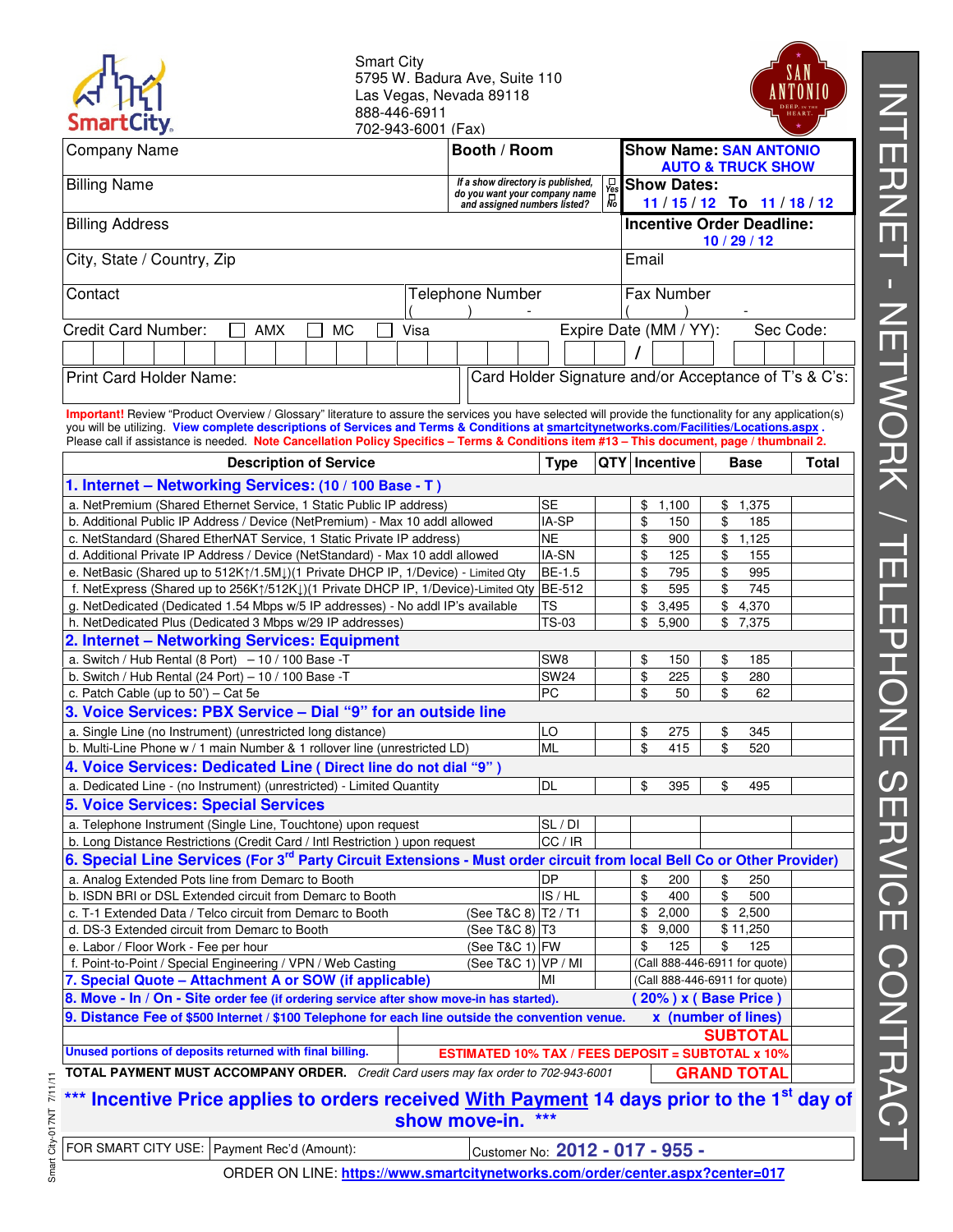- **1. Smart City is the exclusive provider and installer of all Voice, Data and Network** services (wired and wireless) including communications cabling. This includes **all cabling** to meeting rooms, booths, within booths (under carpet and flooring), fiber optic, twisted pair (Category 3, 5 and 6), coaxial and all other data and telecommunications related cabling.
- **2.** The use of the network connection(s) provided by Smart City may be used only by the directors, officers and employees of the Company, its guests, its agents and consultants while performing service for the Company and **cannot be resold or distributed to other companies** or individuals.
- **3.** All devices for which Smart City directly or indirectly provides Internet / Network connectivity must pay a device charge or purchase a Smart City assigned IP address.
- **4. Incentive Price** applies when a completed order with payment is received no later than 14 days prior to the first day of show move-in. **Base Price** applies to **(a)** all orders received from One (1) to Thirteen (13) days before show move-in has started or **(b)** orders received on or before the 14 day Incentive Deadline without payment **(c) orders placed on site or after show move-in has started will be at Base Price plus an additional 20% X Base Price.**
- **5. Internet / Network** 10 / 100 Mbps, full-duplex, auto-sensing Ethernet access to our backbone, with shared or dedicated Internet access up to 128 Kbps or greater (depending on service ordered) via an RJ-45 jack, is provided for each connection ordered.<br>**Shared Internet Services Specific:** Routers,
- **6. Shared Internet Services Specific:** Routers, Streaming Applications, VoIP, DHCP, NAT or Proxy Servers are **not allowed with any** of our **shared** Internet / Network **services**. This includes, but is not limited to, NetPremium, NetStandard, NetBasic, and NetExpress. Smart City can engineer a custom dedicated network(s) to accommodate such special requests. Please call for quote.
- **7.** Rates listed include a single IP address, standard installation to the booth in the most convenient manner and does not include computer equipment, NIC card, TCP / IP software or power to the booth.
- **8.** Limited Availability: T-1 / DS-3 and other special circuit orders must be placed 45 days prior to show move-in date due to limited availability and to avoid additional charges.
- **9. Wireless Specific: (a)** Smart City is the exclusive provider of voice, wired and wireless data service(s) for the Facility. **Wireless Devices not authorized by Smart City are strictly prohibited.** Customer(s) that desire to showcase their wireless products must contact Smart City 21 days in advance of show move-in to investigate the potential of Smart City engineering a customized cohesive network to operate without interference to other Customer(s), (applicable charges may apply). **(b)** The use of any wireless device that interferes with the facility's 2.5 / 5.8 GHz wireless data frequency range is prohibited and subject to disconnection at the Customer expense.
- **10.** Unless otherwise directed, Smart City is authorized to cut floor coverings to permit installation of service.

refunded except upon written request.

- **11. Internet Performance Disclaimer:** Smart City does not guarantee the performance, routing, or throughput; either expressed or implied, of any data circuit(s) connectivity with regards to the Internet and / or Internet backbone(s) beyond the Facility.
- **12.** Only Smart City personnel are authorized to modify system wiring or cabling. Material and equipment furnished by Smart City for this service contract shall remain the property of Smart City.
- **13. CANCELLATION**  There is a minimum \$150 or 10% Cancellation fee (whichever is greater). Cancellations must be in writing. Additional cancellation charges will apply for orders that have already incurred processing, labor, material, and / or engineering costs. Some broadband services and special circuits cannot be cancelled once ordered and will incur full charges listed / quoted. Credit will not be given for service(s) installed and not used.
- **14.** Service problems must be reported to the Smart City Service Desk. Service claims will not be considered unless filed in writing by Customer prior to close of show.
- **15. Any additional cost incurred by SMART CITY to: 1) assist in trouble diagnosis or problem resolution found not to be the fault of SMART CITY or 2) collect information required to complete the installation that customer fails to provide (i.e. floor plans or special circuit numbers) may be billed to the Customer at the prevailing rate.**
- **16. Equipment Management: (a)** Customers should pick up hubs, wireless devices, telephone instruments and other rental equipment at the Smart City Service Desk. **(b)** The Customer will be fully responsible for the protection and safekeeping of rental equipment and will be responsible for returning all rental equipment to the Smart City Service Desk within one (1) hour following close of the show.
- **17.** The prices listed on this contract do not include Federal, State, Local or Other Taxes and Tax surcharges. Taxes / Tax surcharges will be included on your final bill. **Federal Tax ID is 65-0524748.**
- **18. NOTE: THE CUSTOMER IS RESPONSIBLE FOR ALL INTERNATIONAL LONG DISTANCE AND OTHER APPLICABLE CHARGES AGAINST ASSIGNED TELEPHONE NUMBER(S)**
- **19. All Single Line, Multi-Line, and Dedicated Line Telephone services include Directory Assistance, Information, "0+", Operator assisted, 1-800, 950, credit card type call usage and unlimited Domestic Long Distance. International Call charges will apply.**
- **20. Long Distance (International Calls) and Line Restrictions: (a)** Credit Card restriction will only allow Local, "1-800" and Credit Card calling. Intl restriction will block all International calling but allow all other type calls. **(b)** All lines will be blocked from "976" and "900" dialing unless otherwise requested. Additional deposits may be applicable. **(c)** Smart City will provide a detailed listing of all toll / billable type calls made from applicable services. Additional LD deposits required for Intl companies.
- **21.** A per line move fee starting at \$100 (Telephone), \$200 (Internet) may apply to relocate the line(s) after it is installed.

**22.** Prices are based upon current rates and are subject to change without notice.

(1) All Customer contracts and agreements are solely between SMART CITY and the prospective Customer; (2) SMART CITY is not the employee, agent or partner of the Facility; (3) The Facility is not a party to, nor shall it have any obligations or liabilities whatsoever to any Customer, under any Customer Contract including without limitation, the obligation to provide any of the services covered by such Customer Contract; (4) No representations or warranties are being made by the Facility with respect to any Customer Contract or any Communications Services; (5) The right of the Customer to receive any Communications Service will be terminated if this Agreement is terminated for any reason provided therein; and the Facility will have no obligation to continue providing such service unless the Facility elects in its sole discretion to continue to provide such services itself or through a third party; (6) The provisions of the Customer Contract are separate and independent from the provisions of the Customer's lease space in the building and shall not affect the Customer's obligations under such lease and without limiting the foregoing, in no event shall any default by SMART CITY under the Customer Contract or any failure with respect to any Communications Services have any effect on any Customer's obligations to the Facility under any lease or any other occupancy agreement between such Customer and the Facility.

- **23.A valid Credit Card number with signature MUST be on file regardless of payment method. For your convenience we will use this authorization to charge your credit card for any additional amounts incurred**.
- **24.** Smart City accepts payments in US dollars, Checks drawn on a US bank, Wire Transfers or the following Credit Cards: (Amex, MasterCard, Visa,). Make all checks payable to: **Smart City**. **25.** Due to the cost of processing checks, any refunds due in the amount of \$10.00 or less will not be

**Mail or Fax Completed Orders with Payment and Floor Plan To**  SMART CITY 5795 W. BADURA AVENUE, SUITE 110 LAS VEGAS, NEVADA 89118<br>688) 446-6911 FAX (702) 943-6 FAX (702) 943-6001

### **Customer Acceptance of All Smart City Terms and Conditions / Attachments:**

With execution of this document the Customer hereby authorizes Smart City to provide services as requested herein, is authorized to request such services and acknowledges full and complete understanding of the Terms and Conditions and Attachments contained herein & Website.

| <b>Print Authorized Name</b> |                                                    | <b>Authorized Signature</b>                                                   | <b>Date</b> |
|------------------------------|----------------------------------------------------|-------------------------------------------------------------------------------|-------------|
|                              | <b>FOR SMART CITY USE:</b> Payment Rec'd (Amount): | Customer No: $2012 - 017 - 955 -$                                             |             |
|                              |                                                    | ORDER ON LINE: https://www.smartcitynetworks.com/order/center.aspx?center=017 |             |

**\*\*\* Tipping is not permitted. Any request from personnel for gratuities should be reported to Management immediately. \*\*\***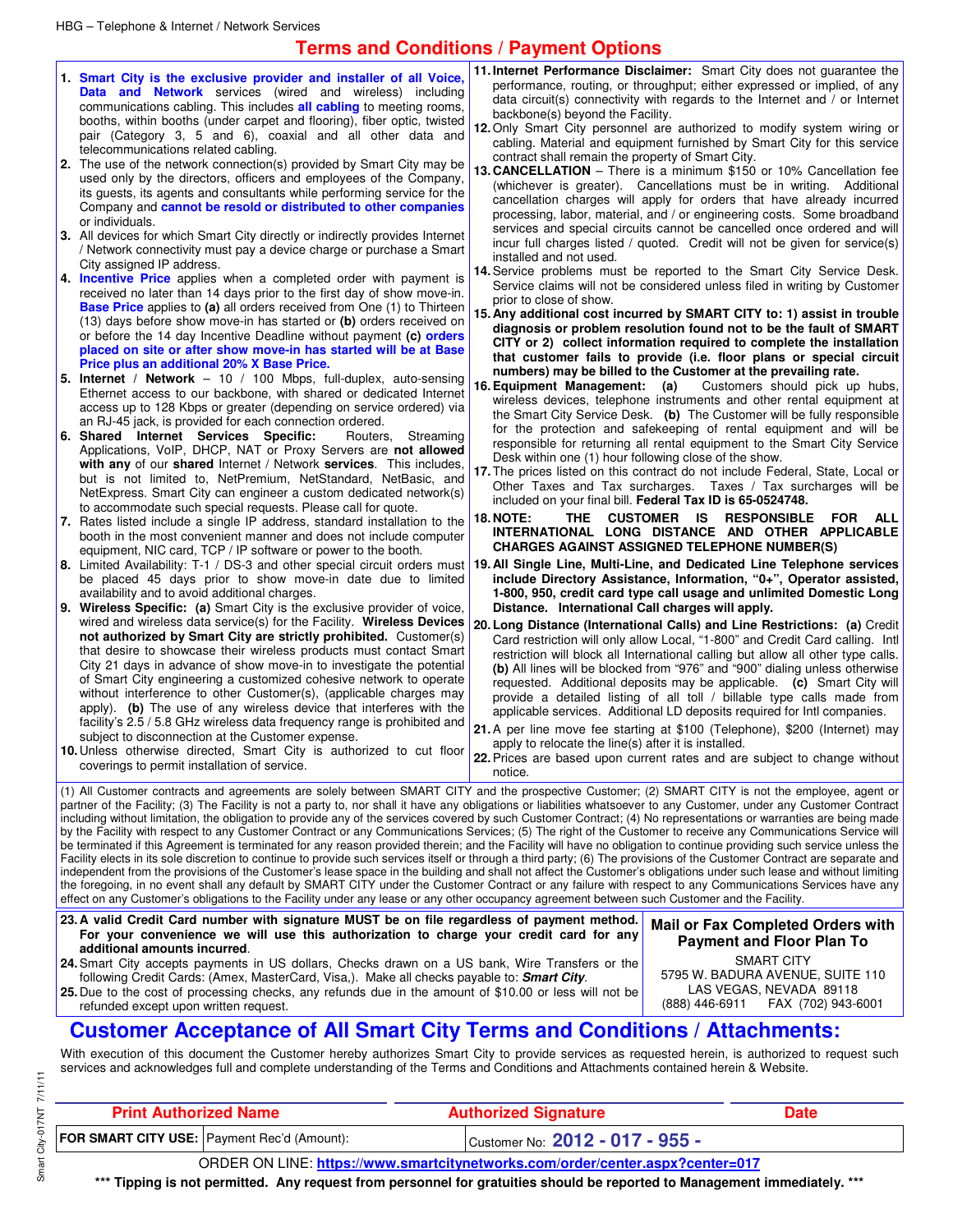## Network Security Declaration

**Center: Henry B Gonzalez CC (017) - Tx Company Name: Show: SAN ANTONIO AUTO & TRUCK SHOW Booth / Room #:** 

**Customer / Ref #: 2012 - 017 - 955 -** 

The Network Security Policy implemented for this Facility requires Customer(s) adherence to several necessary precautions in order for Smart City to maintain a healthy, viable network for all Customers. This declaration of compliance with the security requirements as noted herein is an acknowledgement of Smart City's filtering policies and must be completed, signed by an authorized Customer representative and mailed or faxed to Smart City prior to the requested network service(s) being activated for Customer's usage.

#### **Network Security Policy:**

Smart City requires that all devices directly or indirectly accessing Smart City's network(s) have the latest virus scan software, Windows® security updates, system patches, and any other technological precautions necessary to protect the Customer(s) and others from viruses, malicious programs, and other disruptive applications. Any device(s) which adversely impacts Smart City's network(s) may cause service interruptions to Customer(s) which can lead to disconnection of the Customer's equipment from the network(s), with or without prior notice at Smart City's sole discretion. The device(s) in question will remain disconnected until all issues are adequately resolved. All charges will apply and no refunds will be given. Additional charges may apply for trouble diagnosis and / or problem resolution.

Smart City has implemented filtering policies on all Internet routers. These filters block all inbound Internet Control Message Protocol (ICMP) -- Ping, Traceroute, etc. -- destined to any Smart City Network(s). Smart City understands that Ping and Traceroute are valuable troubleshooting tools; therefore Smart City's Policy does allow ICMP (Ping & Traceroute) packets sourced from any Smart City network(s).

Further, to avoid infection by common Internet worms (Nachi, MSBlaster, LoveSAN, etc.), Smart City has implemented similar filters on the following TCP and UDP port numbers: UDP – 137, 138, 402, 1434 and TCP – 135, 139, 402, 445, 4444.

Customers requiring inbound or outbound access to any of the filtered ports, should contact a Smart City customer service representative in advance of the event with details of the specific requirements so that Smart City may consider the potential of a customized alternative.

Each Customer's business is important to Smart City and with advanced and timely notification of a Customer's needs we are confident that we can provide network services that perform as expected for all clients.

- **\*\*\* Please inform all show site personnel about the importance of Smart City's Network Security compliance issues \*\*\***
- Services are activated after Smart City is in receipt of this signed declaration of compliance with our **network security requirements \*\*\***

| Device(s) Operating System:            |        | Total # of Devices:                       |  |
|----------------------------------------|--------|-------------------------------------------|--|
| Type of Anti-Virus Software Installed: |        | $\Box$ Norton $\Box$ McAfee $\Box$ Other: |  |
| Virus Scan Last Updated - Date:        |        | Security Updates Last Performed - Date:   |  |
| Are You Renting Computers?             | Yes No | <b>Rental Company Name:</b>               |  |
| <b>Rental Company Contact:</b>         |        | <b>Contact Number:</b>                    |  |

With execution of this document the Customer hereby attests that Customer provided equipment, which will be connected to Smart City's network(s) at the above noted Facility and Show / Event has been properly protected, contains anti-virus software, and the latest patches and security updates have been installed. Customer(s) also accepts the responsibility for the performance of Customer's equipment and understands the conditions placed on service delivery by this document as well as the potential that additional charges may be incurred should Customer's equipment be found to adversely impact Smart City's network(s) performance. The Customer acknowledges that this Network Security Declaration is part of the Customer Contract allowing Smart City to provide requested service(s) and is subject to change without notice.

| Signature           | Date  |  |
|---------------------|-------|--|
| <b>Printed Name</b> | Title |  |

5795 W. Badura Ave, Suite 110 • Las Vegas • Nevada 89118 • (888) 446-6911 • (702) 943-6000 • Fax (702) 943-6001